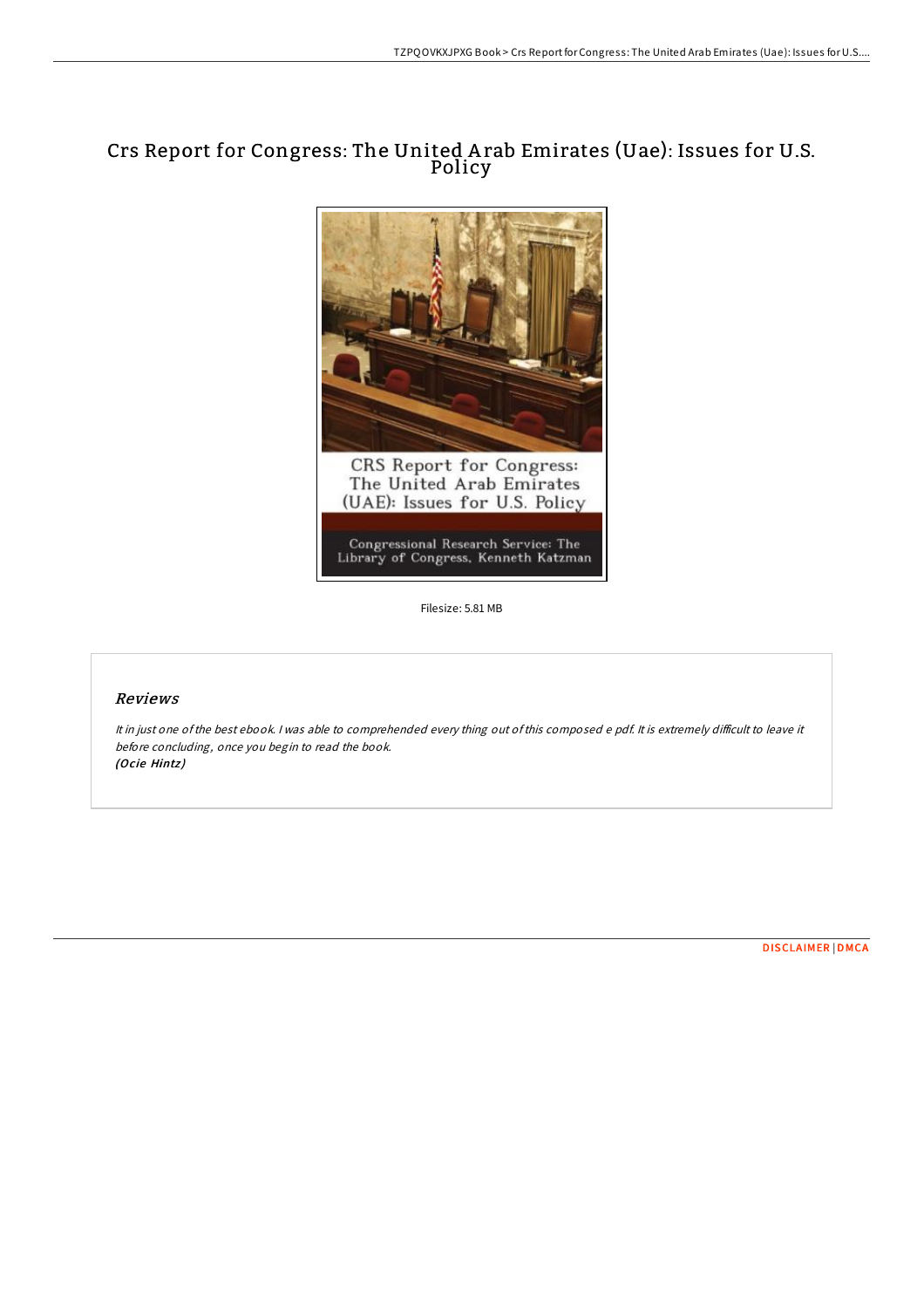### CRS REPORT FOR CONGRESS: THE UNITED ARAB EMIRATES (UAE): ISSUES FOR U.S. POLICY



Bibliogov. Paperback. Condition: New. This item is printed on demand. 28 pages. Dimensions: 9.7in. x 7.4in. x 0.1in.The UAEs relatively open borders and economy have won praise from advocates of expanded freedoms in the Middle East while producing financial excesses, social ills such as human trafficking, and relatively lax controls on sensitive technologies acquired from the West. Moreover, the social and economic freedoms have not translated into significant political opening; the UAE government remains under the control of a small circle of leaders, even as it allows informal citizen participation and traditional consensus-building. Members of the elite (the ruling families of the seven emirates and clans allied with them) also routinely obtain favored treatment in court cases and lucrative business opportunities. However, economic wealth- coupled with some government moves against political activists-have enabled the UAE to avoid widescale popular unrest that have erupted elsewhere in the Middle East since early 2011. Political reform has been limited, both before and since the Arab uprisings began in the region. Lacking popular pressure for elections, the UAE long refrained from following other Gulf states institution of electoral processes. It altered that position in December 2006 when it instituted a selection process for half the membership of its consultative body, the Federal National Council (FNC). Possibly to try to ward off the unrest sweeping the region, the government significantly expanded the electorate for the September 24, 2011, FNC election process. However, turnout was only about 25, suggesting that the clamor for democracy in UAE remains limited or that the citizenry perceived the election as unlikely to produce change. And, the government has not announced a major expansion of the FNCs powers, which many intellectuals and activists seek. This item ships from La Vergne,TN. Paperback.

Read Crs Report for Congress: The United Arab [Emirate](http://almighty24.tech/crs-report-for-congress-the-united-arab-emirates-1.html)s (Uae): Issues for U.S. Policy Online  $\blacktriangleright$ Download PDF Crs Report for Congress: The United Arab [Emirate](http://almighty24.tech/crs-report-for-congress-the-united-arab-emirates-1.html)s (Uae): Issues for U.S. Policy